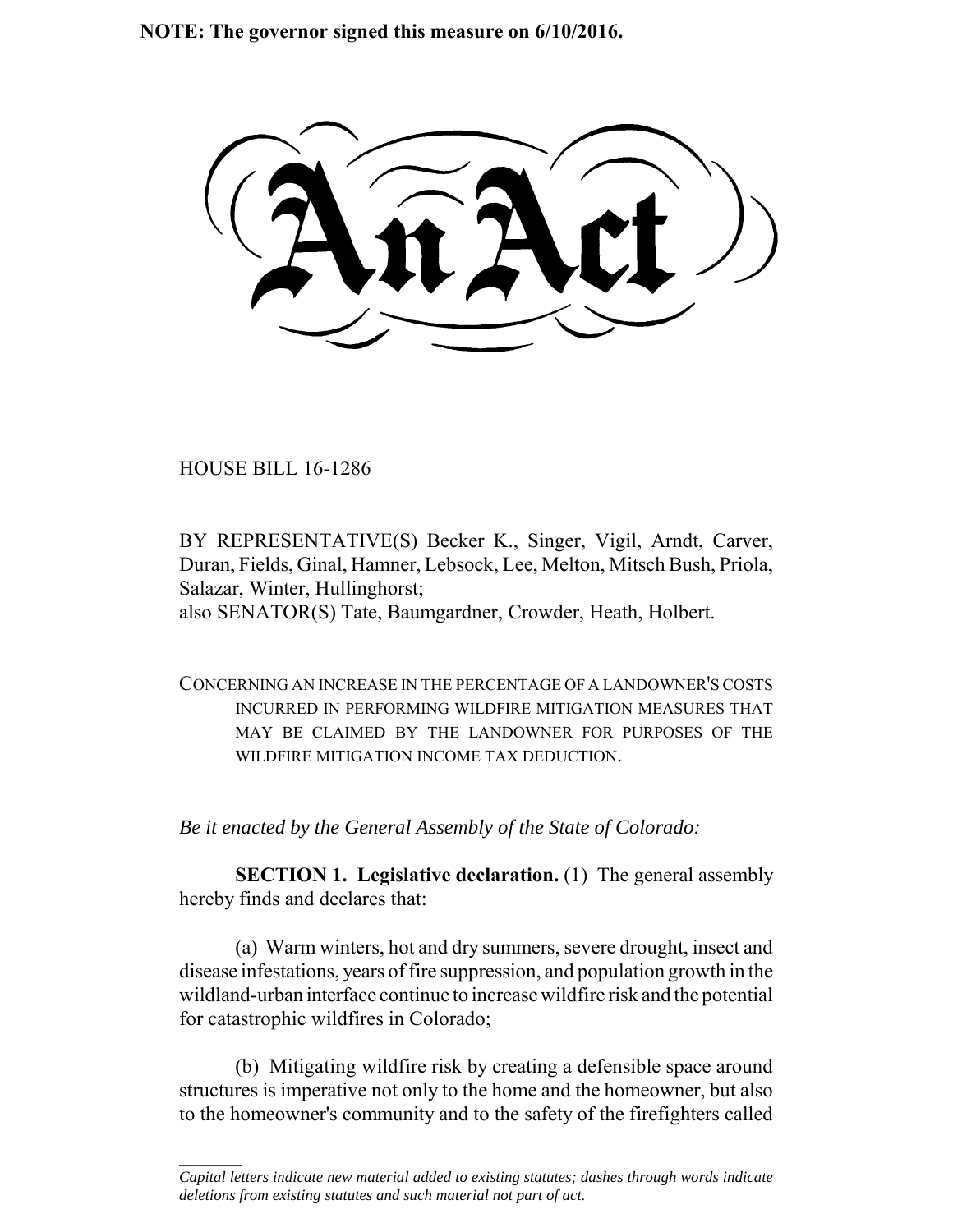to defend a home from a wildfire;

(c) By creating an adequate defensible space around structures, a homeowner can give firefighters the safest and best chance to defend the home from a wildfire; and

(d) Increasing the amount of the existing income tax deduction available for a taxpayer for the costs of wildfire mitigation measures that the taxpayer incurs is sound public policy.

**SECTION 2.** In Colorado Revised Statutes, 39-22-104, **amend** (4) (n.5) (I) (A); and **add** (4) (n.5) (I) (A.5) as follows:

**39-22-104. Income tax imposed on individuals, estates, and trusts - single rate - definitions - repeal.** (4) There shall be subtracted from federal taxable income:

(n.5) (I) (A) For income tax years commencing on or after January 1, 2014, but prior to  $\frac{1}{2025}$  JANUARY 1, 2017, AND FOR INCOME TAX YEARS COMMENCING ON OR AFTER JANUARY 1, 2020, BUT PRIOR TO JANUARY 1, 2025, an amount equal to fifty percent of a landowner's costs incurred in performing wildfire mitigation measures in that income tax year on his or her property located within the state; except that the amount of the deduction claimed in an income tax year shall not exceed two thousand five hundred dollars or the total amount of the landowner's federal taxable income for the income tax year for which the deduction is claimed, whichever is less.

(A.5) FOR INCOME TAX YEARS COMMENCING ON OR AFTER JANUARY 1, 2017, BUT PRIOR TO JANUARY 1, 2020, AN AMOUNT EQUAL TO ONE HUNDRED PERCENT OF A LANDOWNER'S COSTS INCURRED IN PERFORMING WILDFIRE MITIGATION MEASURES IN THAT INCOME TAX YEAR ON HIS OR HER PROPERTY LOCATED WITHIN THE STATE; EXCEPT THAT THE AMOUNT OF THE DEDUCTION CLAIMED IN AN INCOME TAX YEAR SHALL NOT EXCEED TWO THOUSAND FIVE HUNDRED DOLLARS OR THE TOTAL AMOUNT OF THE LANDOWNER'S FEDERAL TAXABLE INCOME FOR THE INCOME TAX YEAR FOR WHICH THE DEDUCTION IS CLAIMED, WHICHEVER IS LESS.

**SECTION 3. Act subject to petition - effective date.** This act takes effect at 12:01 a.m. on the day following the expiration of the